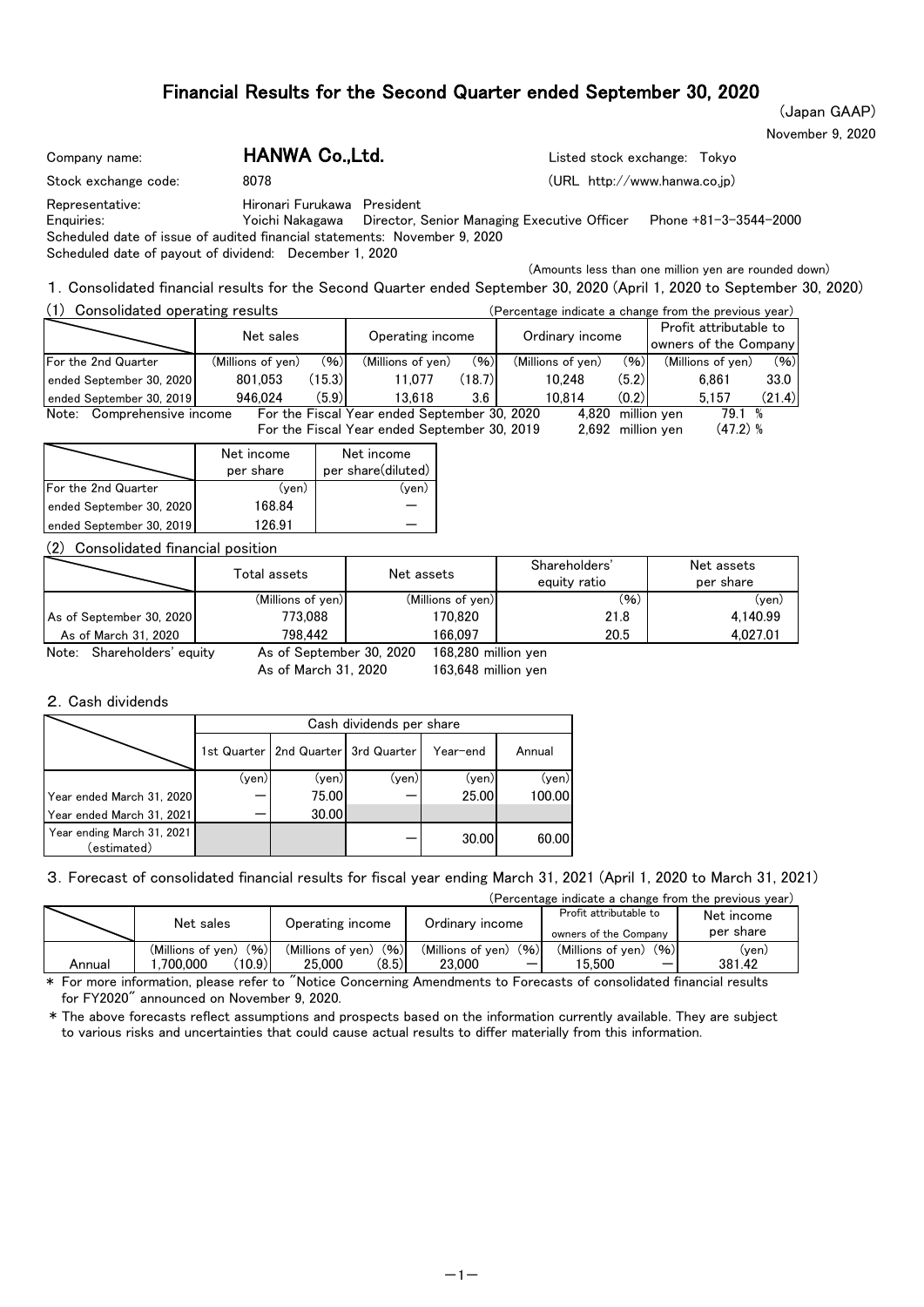# 《Consolidated Balance Sheets》

|                                                               | (Amounts less than one million yen are rounded down)<br>Millions of yen |                    |  |  |  |  |  |  |
|---------------------------------------------------------------|-------------------------------------------------------------------------|--------------------|--|--|--|--|--|--|
|                                                               | March 31, 2020                                                          | September 30, 2020 |  |  |  |  |  |  |
| Assets                                                        |                                                                         |                    |  |  |  |  |  |  |
| <b>Current assets:</b>                                        |                                                                         |                    |  |  |  |  |  |  |
| Cash and deposits<br>Trade notes and accounts receivable      | 67,256                                                                  | 80,001<br>311,395  |  |  |  |  |  |  |
| Electronically recorded monetary claims                       | 341,559<br>21,281                                                       | 27,682             |  |  |  |  |  |  |
| Securities                                                    | 1,167                                                                   | 1,134              |  |  |  |  |  |  |
| Inventories                                                   | 127,460                                                                 | 122,412            |  |  |  |  |  |  |
| Other                                                         | 69,949                                                                  | 63,011             |  |  |  |  |  |  |
| Allowance for doubtful receivables                            | (1,046)                                                                 | (1,483)            |  |  |  |  |  |  |
| Total current assets                                          | 627,629                                                                 | 604,153            |  |  |  |  |  |  |
| Fixed assets:                                                 |                                                                         |                    |  |  |  |  |  |  |
| Property and equipment;                                       |                                                                         |                    |  |  |  |  |  |  |
| Land                                                          | 34,165                                                                  | 33,755             |  |  |  |  |  |  |
| Others                                                        | 40,997                                                                  | 39,743             |  |  |  |  |  |  |
| Total property and equipment                                  | 75,162                                                                  | 73,499             |  |  |  |  |  |  |
| Intangible assets                                             | 6,331                                                                   | 6,888              |  |  |  |  |  |  |
| Investments and other assets;                                 |                                                                         |                    |  |  |  |  |  |  |
| Investment securities                                         | 56,892                                                                  | 59,702             |  |  |  |  |  |  |
| Others                                                        | 33,496                                                                  | 29,157             |  |  |  |  |  |  |
| Allowance for doubtful receivables                            | (1,070)                                                                 | (313)              |  |  |  |  |  |  |
| Total investments and other assets                            | 89,318                                                                  | 88,546             |  |  |  |  |  |  |
| Total fixed assets                                            | 170,812                                                                 | 168,934            |  |  |  |  |  |  |
| <b>Total assets</b>                                           | 798,442                                                                 | 773,088            |  |  |  |  |  |  |
|                                                               |                                                                         |                    |  |  |  |  |  |  |
| Liabilities                                                   |                                                                         |                    |  |  |  |  |  |  |
| <b>Current liabilities;</b>                                   |                                                                         |                    |  |  |  |  |  |  |
| Trade notes and accounts payable                              | 202,671                                                                 | 188,684            |  |  |  |  |  |  |
| Electronically record obligations<br>Short-term loans payable | 19,146<br>67,177                                                        | 18,405<br>64,091   |  |  |  |  |  |  |
| Current portion of bonds payable                              | 10,021                                                                  | 24                 |  |  |  |  |  |  |
| Income taxes pavable                                          | 2,466                                                                   | 4,311              |  |  |  |  |  |  |
| Accrued bonuses                                               | 2,774                                                                   | 2,837              |  |  |  |  |  |  |
| Provision for product warranties                              | 481                                                                     | 455                |  |  |  |  |  |  |
| Others                                                        | 59,913                                                                  | 61,845             |  |  |  |  |  |  |
| Total current liabilities                                     | 364,653                                                                 | 340,653            |  |  |  |  |  |  |
|                                                               |                                                                         |                    |  |  |  |  |  |  |
| Long-term liabilities;<br>Bonds payable                       | 40,013                                                                  | 40,000             |  |  |  |  |  |  |
| Long-term loans payable                                       | 212,372                                                                 | 205,688            |  |  |  |  |  |  |
| Retirement benefits liabilities                               | 6,162                                                                   | 6,242              |  |  |  |  |  |  |
| <b>Others</b>                                                 | 9,142                                                                   | 9,682              |  |  |  |  |  |  |
| Total long-term liabilities                                   | 267,691                                                                 | 261,613            |  |  |  |  |  |  |
| <b>Total liabilities</b>                                      | 632,344                                                                 | 602,267            |  |  |  |  |  |  |
|                                                               |                                                                         |                    |  |  |  |  |  |  |
| Net assets;<br>Shareholders' equity;                          |                                                                         |                    |  |  |  |  |  |  |
| Common stock                                                  | 45,651                                                                  | 45,651             |  |  |  |  |  |  |
| Retained earnings                                             | 119,475                                                                 | 126,390            |  |  |  |  |  |  |
| Treasury stock                                                | (3,728)                                                                 | (3,728)            |  |  |  |  |  |  |
| Total shareholders' equity                                    | 161,398                                                                 | 168,313            |  |  |  |  |  |  |
| Accumulated other comprehensive income                        |                                                                         |                    |  |  |  |  |  |  |
| Net unrealized holding gains on securities                    | 6,042                                                                   | 7,351              |  |  |  |  |  |  |
| Deferred hedge profit and loss                                | 745                                                                     | (88)               |  |  |  |  |  |  |
| Land revaluation difference                                   | 3,277                                                                   | 3,191              |  |  |  |  |  |  |
| Foreign currency translation adjustments                      | (2, 434)                                                                | (5, 471)           |  |  |  |  |  |  |
| Remeasurements of defined benefit plans                       | (5,380)                                                                 | (5,016)            |  |  |  |  |  |  |
| Total accumulated other comprehensive income                  | 2,250                                                                   | (32)               |  |  |  |  |  |  |
| <b>Minority interests</b>                                     | 2,448                                                                   | 2,540              |  |  |  |  |  |  |
| Total net assets                                              | 166,097                                                                 | 170,820            |  |  |  |  |  |  |
| Total liabilities and net assets                              | 798,442                                                                 | 773,088            |  |  |  |  |  |  |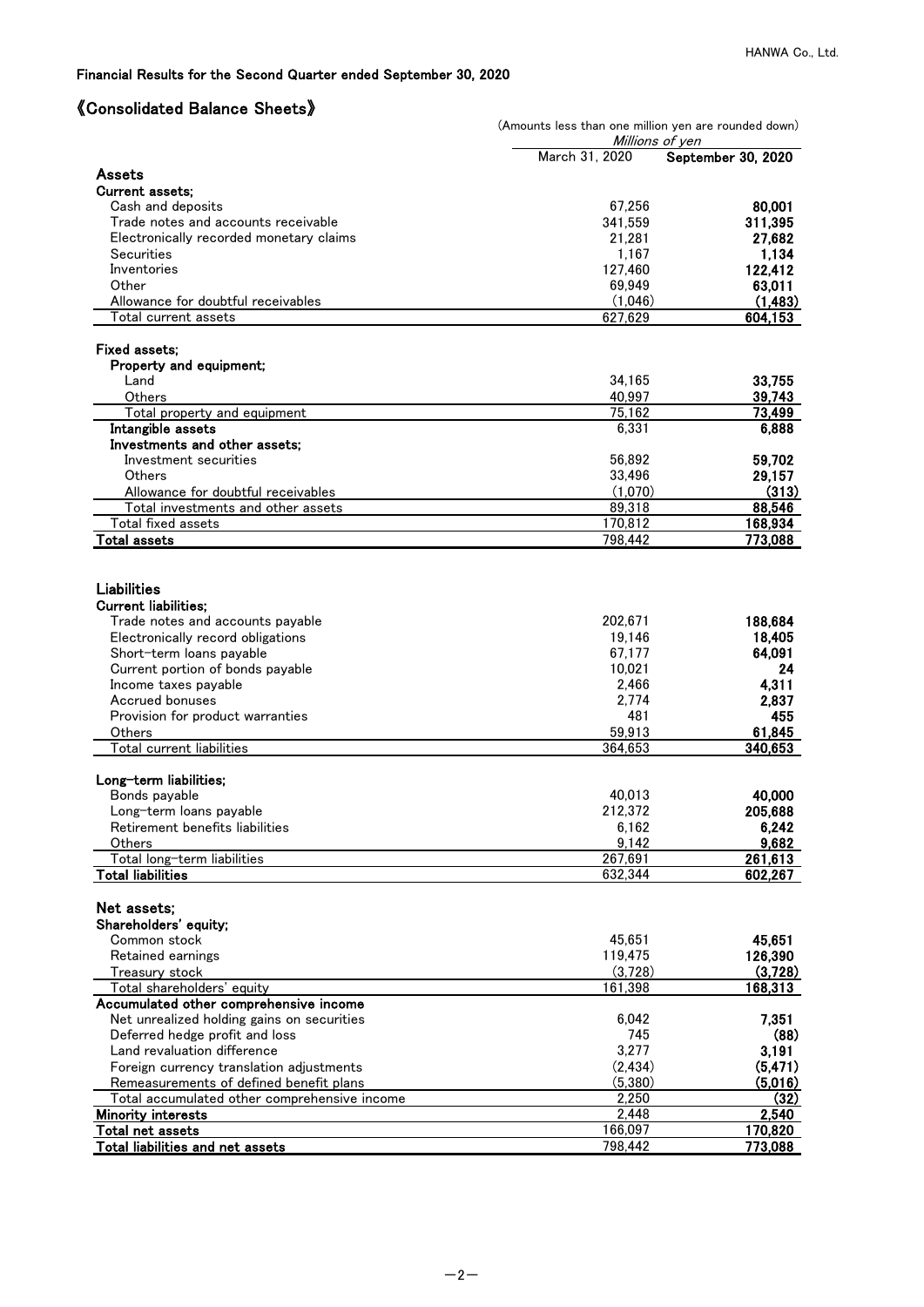# 《Consolidated Statements of Income and Comprehensive Income》

(Amounts less than one million yen are rounded down)

|                                                                 |                    | Millions of yen    |
|-----------------------------------------------------------------|--------------------|--------------------|
|                                                                 | 2nd Quarter ended  | 2nd Quarter ended  |
|                                                                 | September 30, 2019 | September 30, 2020 |
| Net sales                                                       | 946,024            | 801,053            |
| Cost of sales                                                   | 906,316            | 765,620            |
| <b>Gross profit</b>                                             | 39.707             | 35,433             |
| Selling, general and administrative expenses                    | 26,089             | 24,355             |
| <b>Operating income</b>                                         | 13,618             | 11,077             |
|                                                                 |                    |                    |
| Other income:                                                   |                    |                    |
| Interest income                                                 | 1,051              | 1,151              |
| Dividend income                                                 | 1,181              | 1,370              |
| Equity in earnings of affiliates                                |                    | 294                |
| Others                                                          | 710                | 726                |
| Total other income                                              | 2,944              | 3,543              |
| Other expenses;                                                 |                    |                    |
| Interest expenses                                               | 2.880              | 1,986              |
| Equity in losses of affiliates                                  | 551                |                    |
| Foreign exchange loss                                           | 1,619              | 1,645              |
| Others                                                          | 697                | 739                |
| Total other expenses                                            | 5,748              | 4,372              |
| <b>Ordinary income</b>                                          | 10,814             | 10,248             |
| Extraordinary income;                                           |                    |                    |
| Gain on sale of property and equipment                          | 201                | 578                |
| Gain on sale of investment securities                           | 780                |                    |
| Total extraordinary income                                      | 981                | $\overline{578}$   |
| <b>Extraordinary loss;</b>                                      |                    |                    |
| Loss on impairment of property and equipment                    | 163                |                    |
| Loss on devaluation of investment securities                    | 3,718              |                    |
| Provision of allowance for doubtful accounts of affiliates      | 101                | 100                |
| Total extraordinary loss                                        | 3,983              | 100                |
| Income before income taxes and minority interest                | 7,812              | 10,726             |
|                                                                 |                    |                    |
| Income taxes<br>Net income                                      | 2,971<br>4,840     | 3,814              |
|                                                                 |                    | 6,912              |
| Net income attributable to                                      |                    |                    |
| Net income attributable to owners of the Company                | 5,157              | 6,861              |
| Net income(loss) attributable to non-controlling interests      | (317)              | 50                 |
| Other Comprehensive Income                                      |                    |                    |
| Net unrealized holding gains(loss) on securities                | (515)              | 1,316              |
| Deferred hedge profit and loss                                  | (609)              | (834)              |
| Foreign currency translation adjustments                        | (803)              | (2,807)            |
| Remeasurements of defined benefit plans                         | 357                | 395                |
| Share of other comprehensive income of associates accounted for | (577)              | (162)              |
| using equity method                                             |                    |                    |
| Total other comprehensive Income                                | (2, 148)           | (2,091)            |
| <b>Comprehensive Income</b>                                     | 2,692              | 4,820              |
| Comprehensive income attributable to;                           |                    |                    |
| Comprehensive income attributable to owners of the parent       | 3,083              | 4,932              |
| Comprehensive income(loss) attributable to non-controlling      |                    |                    |
| interests                                                       | (391)              | (112)              |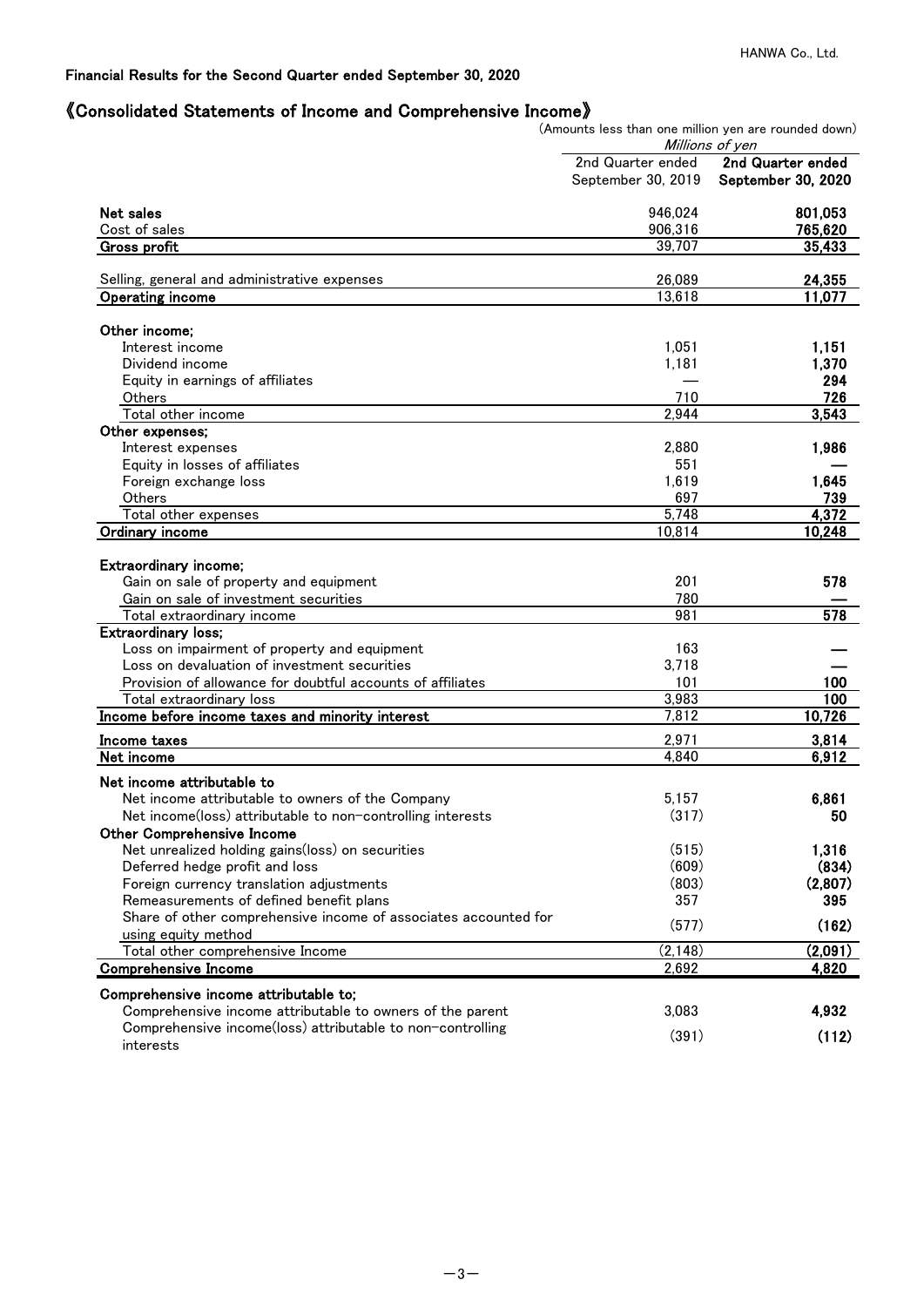# 《Consolidated Statements of Cash Flows》

| (Amounts less than one million yen are rounded down) |  |                 |  |  |
|------------------------------------------------------|--|-----------------|--|--|
|                                                      |  | Millions of yen |  |  |

|                                                                                               | 2nd Quarter ended | 2nd Quarter ended<br>September 30, 2019 September 30, 2020 |
|-----------------------------------------------------------------------------------------------|-------------------|------------------------------------------------------------|
| Cash flows from operating activities;                                                         |                   |                                                            |
| Income before income taxes                                                                    | 7,812             | 10,726                                                     |
| Depreciation and amortization                                                                 | 2,500             | 2,659                                                      |
| Loss on impairment of property and equipment                                                  | 163               |                                                            |
| Amortization of goodwill                                                                      | 265               | 259                                                        |
| Increase(decrease) in allowance for doubtful receivables                                      | (70)              | (406)                                                      |
| Interest and dividend income                                                                  | (2,233)           | (2,522)                                                    |
| Interest expense                                                                              | 2,880             | 1,986                                                      |
| Equity in earnings of affiliated companies (gain)                                             | 551               | (294)                                                      |
| Gain on sale of property and equipment                                                        | (201)             | (578)                                                      |
| Gain on sale of investment securities of unconsolidated subsidiaries                          | (780)             |                                                            |
| Loss on devaluation of investments securities                                                 | 3,718             |                                                            |
| Provision of allowance for doubtful accounts of affiliates                                    | 101               | 100                                                        |
| (Increase) decrease in trade receivables                                                      | 47,179            | 22,936                                                     |
| (Increase) decrease in inventories                                                            | 5,420             | 4,668                                                      |
| Increase(decrease) in trade notes and accounts payable                                        | (53, 402)         | (14,070)                                                   |
| Increase (decrease) in advance received                                                       | 6,592             | 5,332                                                      |
| Increase (decrease) in retirement benefits                                                    | 496               | 617                                                        |
| Other, net                                                                                    | (2,718)           | 2,484                                                      |
| Sub total                                                                                     | 18,275            | 33,902                                                     |
| Interest and dividends received                                                               | 2,447             | 2,065                                                      |
| Interest paid                                                                                 | (2,986)           | (2,007)                                                    |
| Income taxes paid                                                                             | (3, 387)          | (2,109)                                                    |
| Net cash provided by (used in) operating activities                                           | 14,349            | 31,851                                                     |
| Cash flows from investing activities;                                                         |                   |                                                            |
| Payment for time deposits                                                                     | (675)             |                                                            |
| Proceeds from refund of time deposits                                                         | 1,600             | 60                                                         |
| Payment for purchase of property and equipment                                                | (3,760)           | (3, 446)                                                   |
| Proceeds from sale of property and equipment                                                  | 477               | 1,223                                                      |
| Payment for acquisition of investment securities                                              | (2,924)           | (1,023)                                                    |
| Proceeds from sale and redemption of investment securities                                    | 22                | 32                                                         |
| $(Increase) decrease$ in short $-$ term loans receivable, net                                 | 224               | (860)                                                      |
| Increase in long - term loans receivable                                                      | (861)             | (0)                                                        |
| Collection of long-term loans receivable                                                      | 2,112             | 5,237                                                      |
| Other, net                                                                                    | (1, 312)          | (76)                                                       |
| Net cash provided by (used in) investing activities                                           | (5,096)           | 1,145                                                      |
| Cash flows from financing activities;                                                         |                   |                                                            |
| Increase(decrease) in short-term loans, net                                                   | 4,184             | (4,669)                                                    |
| Proceeds from long-term debt                                                                  | 5,374             | 13                                                         |
| Repayments of long-term debt                                                                  | (6,745)           | (6, 361)                                                   |
| Payment for redemption of bonds                                                               | (10,010)          | (10,010)                                                   |
| Payment for cash dividends                                                                    | (3,046)           | (1,020)                                                    |
| Cash dividends paid to minority interest in consolidated subsidiaries                         | (79)              | (2)                                                        |
| Purchase of investments in subsidiaries resulting in no change in scope of consolidation      | (187)             | (31)                                                       |
| Other, net                                                                                    | (150)             | (108)                                                      |
| Net cash provided by (used in) financing activities                                           | (10,661)          | (22, 191)                                                  |
| Effect of exchange rate changes on cash and cash equivalents                                  | (303)             | 1,283                                                      |
| Net increase(decrease) in cash and cash equivalents                                           | (1,711)           | 12,089                                                     |
| Cash and cash equivalents at beginning of year                                                | 58,384            | 67,243                                                     |
| Increase in cash and cash equivalents from newly consolidated subsidiaries                    | 2,460             | 632                                                        |
| Increase in cash and cash equivalents resulting from mergers with unconsolidated subsidiaries |                   | 22                                                         |
| Cash and cash equivalents at end of period                                                    | 59,133            | 79,987                                                     |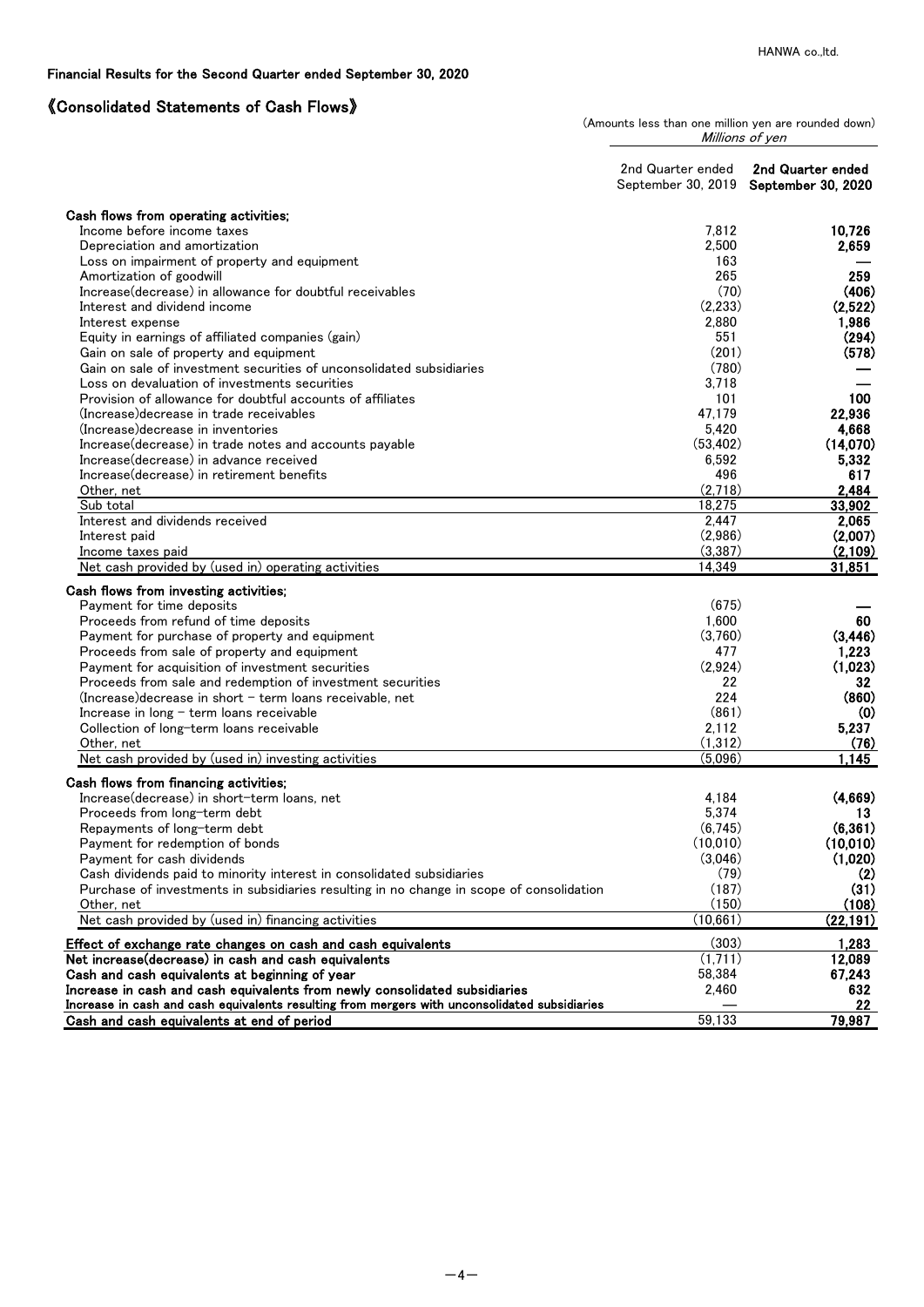# 《Segment information》

Segment information by business category for the 2nd Quarter ended September 30, 2019 and 2020, is as follows:

|                                                         |         |                  |                    |                    |                                        |                                   |                 |        |         | (Amounts less than one million yen are rounded down) |                    |  |
|---------------------------------------------------------|---------|------------------|--------------------|--------------------|----------------------------------------|-----------------------------------|-----------------|--------|---------|------------------------------------------------------|--------------------|--|
| 2nd Quarter ended September 30, 2019<br>Millions of yen |         |                  |                    |                    |                                        |                                   |                 |        |         |                                                      |                    |  |
|                                                         |         |                  |                    | Reportable segment |                                        |                                   |                 |        |         | Adiustment                                           |                    |  |
|                                                         | Steel   | Primary<br>Metal | Metal<br>Recycling | Foods              | Energy<br>& Living<br><b>Materials</b> | Overseas<br>sales<br>subsidiaries | $Sub-$<br>total | Other  | Total   |                                                      | Consoli-<br>dated  |  |
| Net sales                                               |         |                  |                    |                    |                                        |                                   |                 |        |         |                                                      |                    |  |
| Customers                                               | 489.225 | 120.846          | 39.973             | 51.481             | 94.036                                 | 107.533                           | 903.097         | 42.927 | 946.024 |                                                      | 946.024            |  |
| Inter-segment                                           | 5.502   | 2.207            | 579                | 821                | 2.841                                  | 24.131                            | 36,082          | ,487   | 37,570  | (37,570)                                             |                    |  |
| Total                                                   | 494,727 | 123.054          | 40.552             | 52,302             | 96.877                                 | 131.665                           | 939,179         | 44.415 | 983.595 |                                                      | $(37.570)$ 946,024 |  |
| Segment income(loss)                                    | 7,838   | 1,343            | 848                | 510                | 1.703                                  | 33                                | 12,278          | 978    | 13,256  | (2, 442)                                             | 10,814             |  |

# 2nd Quarter ended September 30, 2020 **Millions of yen** Millions of yen

|                      |         |                  |                    | Reportable segment |                                        |                                   |                 |        |         |            |                    |
|----------------------|---------|------------------|--------------------|--------------------|----------------------------------------|-----------------------------------|-----------------|--------|---------|------------|--------------------|
|                      | Steel   | Primary<br>Metal | Metal<br>Recycling | Foods              | Energy<br>& Living<br><b>Materials</b> | Overseas<br>sales<br>subsidiaries | $Sub-$<br>total | Other  | Total   | Adjustment | Consoli-<br>dated  |
| Net sales            |         |                  |                    |                    |                                        |                                   |                 |        |         |            |                    |
| <b>Customers</b>     | 421.588 | 105.920          | 33,205             | 49.517             | 79.031                                 | 72.830                            | 762.094         | 38,958 | 801.053 |            | 801,053            |
| Inter–segment        | 4.099   | .266             | 917                | 228                | 3.427                                  | 14.647                            | 24,586          | .469   | 26.056  | (26,056)   |                    |
| Total                | 425.688 | 107.186          | 34,123             | 49,746             | 82.459                                 | 87.478                            | 786,681         | 40,428 | 827,110 |            | $(26,056)$ 801,053 |
| Segment income(loss) | 6.641   | 2.106            | (23)               | 368                | 3.056                                  | 699                               | 12,848          | 207    | 13,055  | (2,807)    | 10,248             |

Notes:

1. "Other" comprises businesses that are not included in reportable segments, such as lumber section and machinery section.

2. Adjustments for segment income include inter-segment elimination and Group costs that have not been distributed to reportable segments. These group costs consist mainly of expenses of administrative departments.

3. Segment income or loss is adjusted between ordinary income on the consolidated statements of income and comprehensive income.

4. Since the 1st Quarter of the fiscal year, Company reviewed the name of segment in order to express more appropriately the business, and changed the reportable segments from "Petroleum & chemicals" to "Energy & Living Materials". The change was only name change, and segment information had no effect from the change.

Segment information for the 2nd Quarter of the previous fiscal year has been mentioned after name change.